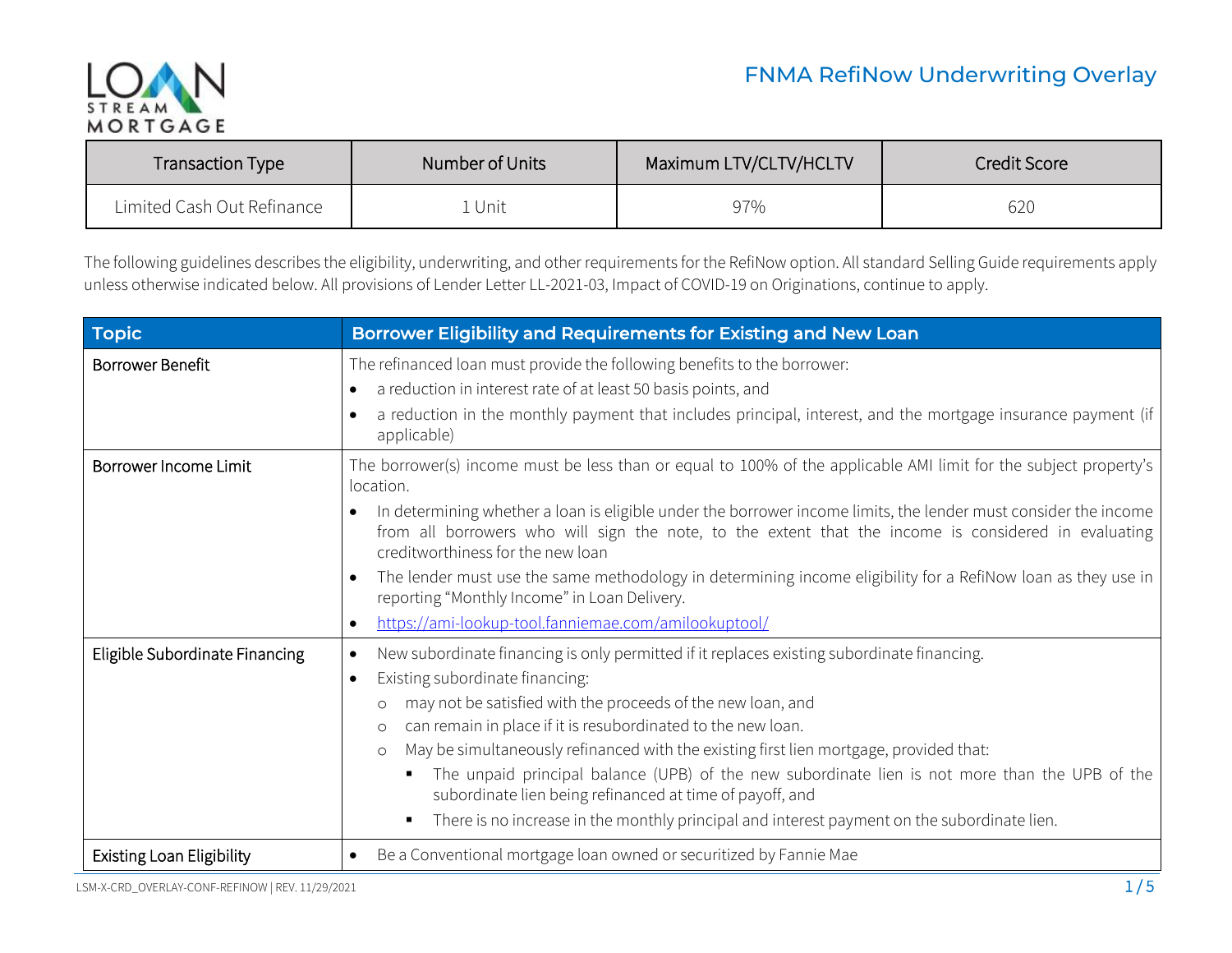

| Topic                        | Borrower Eligibility and Requirements for Existing and New Loan                                                                                                                                                                                                                                                        |
|------------------------------|------------------------------------------------------------------------------------------------------------------------------------------------------------------------------------------------------------------------------------------------------------------------------------------------------------------------|
|                              | Not be subject to recourse, repurchase agreement, indemnification, outstanding repurchase demand, or credit<br>enhancement (unless the new loan is also subject to the credit enhancement, or it's no longer required).                                                                                                |
|                              | Not be an existing High LTV Refinance Loan, DU Refi Plus Loan or Refi Plus Loan.<br>$\bullet$                                                                                                                                                                                                                          |
| New Loan Eligibility         | Be a fixed-rate loan<br>$\bullet$                                                                                                                                                                                                                                                                                      |
|                              | Have a maximum LTV, CLTV, and HCLTV as permitted per guidelines                                                                                                                                                                                                                                                        |
|                              | Be a limited cash-out refinance with                                                                                                                                                                                                                                                                                   |
|                              | Cash Out less than or equal to \$250.<br>$\circ$                                                                                                                                                                                                                                                                       |
|                              | Excess proceeds may be applied as a curtailment on the new loan<br>$\circ$                                                                                                                                                                                                                                             |
|                              | Have a loan limit that conforms to the general loan limits (High Balance loans are not eligible)                                                                                                                                                                                                                       |
|                              | Have identical borrowers on the new loan as the existing loan. New borrowers cannot be added<br>$\bullet$                                                                                                                                                                                                              |
|                              | One or more borrower(s) may only be removed if:                                                                                                                                                                                                                                                                        |
|                              | The remaining borrower(s) meet the payment history requirements and provides evidence that they have<br>$\Omega$<br>made at least the last 12 months of payments from their own funds, or                                                                                                                              |
|                              | Due to the death of a borrower(evidence of deceased borrower's death must be documented in the loan file).<br>$\circ$                                                                                                                                                                                                  |
| Occupancy And Property Types | The new loan must be secured by a one-unit principal residence.<br>$\bullet$                                                                                                                                                                                                                                           |
|                              | All eligible property types are permitted.<br>$\bullet$                                                                                                                                                                                                                                                                |
|                              | All project review requirements will be waived for properties located in a Condo or PUD project except that the<br>lender must confirm the project is not a condo hotel or motel houseboat, timeshare or segmented ownership<br>project. The lender must confirm appropriate property and flood insurance is obtained. |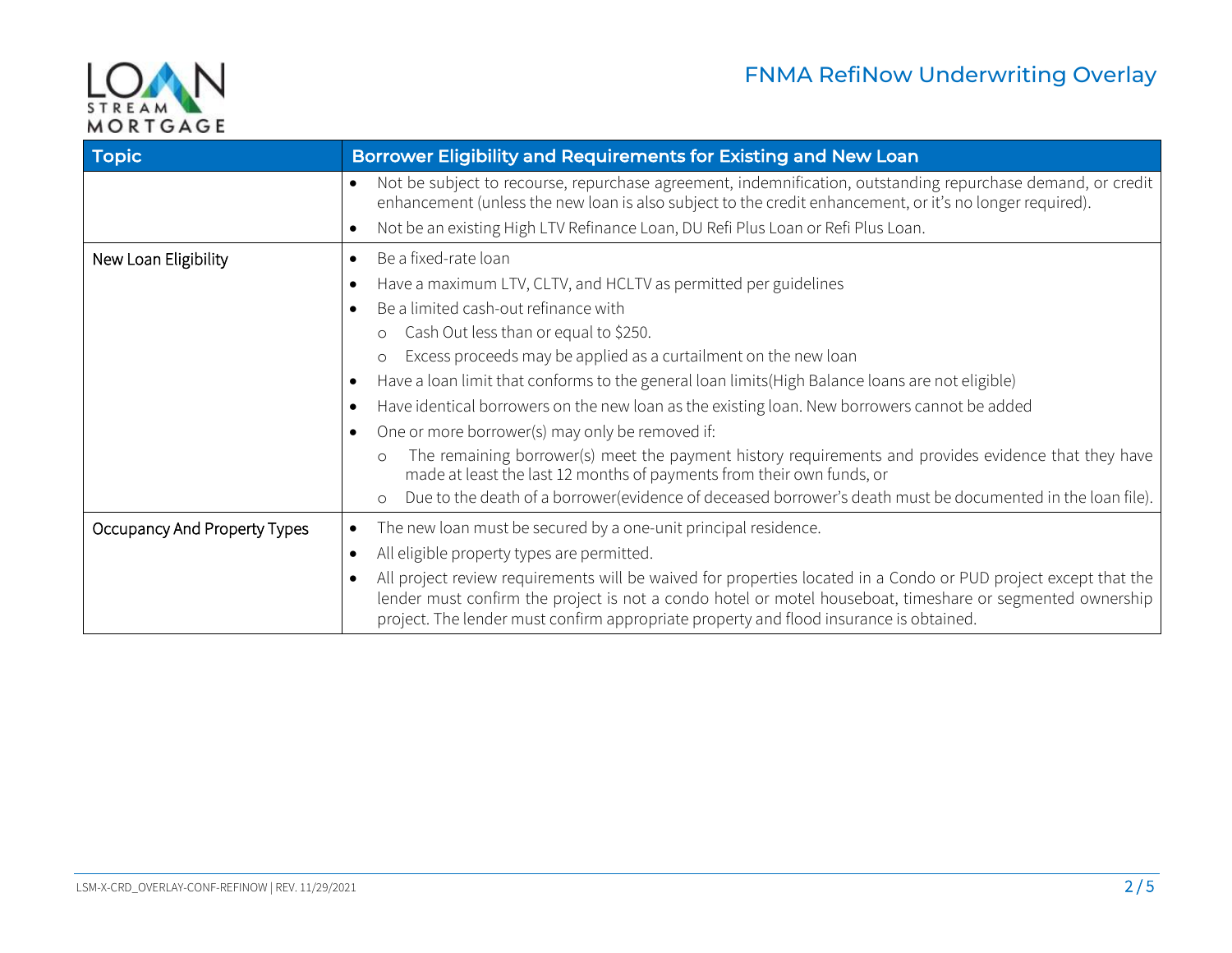

| <b>Topic</b>                                              | Underwriting and Documentation Requirements for the New Loan                                                                                                                                                                                                                                                                                                                                                                                                                                                                                                                                                                                                                                                                                                                                                                                                                                                                                                                                                                                                                                                                                                                                                                                                                                                                                                                                                                                                                                                                                                                                                 |  |
|-----------------------------------------------------------|--------------------------------------------------------------------------------------------------------------------------------------------------------------------------------------------------------------------------------------------------------------------------------------------------------------------------------------------------------------------------------------------------------------------------------------------------------------------------------------------------------------------------------------------------------------------------------------------------------------------------------------------------------------------------------------------------------------------------------------------------------------------------------------------------------------------------------------------------------------------------------------------------------------------------------------------------------------------------------------------------------------------------------------------------------------------------------------------------------------------------------------------------------------------------------------------------------------------------------------------------------------------------------------------------------------------------------------------------------------------------------------------------------------------------------------------------------------------------------------------------------------------------------------------------------------------------------------------------------------|--|
| <b>Documentation Requirements</b>                         | The following table describes the income documentation requirements.<br><b>Income type</b><br><b>Minimum documentation requirements</b><br>Base Pay (non-variable)<br>The borrower's most recent paystub<br><b>Base Pay (variable)</b><br>The borrower's most recent paystub and W2 covering the most<br>Tip, Bonus, Overtime<br>recent one-year period<br><b>Income Commission</b><br>Income<br><b>Military Income</b><br><b>Military Leave and Earnings Statement</b><br>One year personal and business tax returns, unless the terms to<br>Self-employment<br>waive business tax returns are met in accordance with the Selling<br>Guide<br>Copy of divorce decree, separation agreement, court order or<br>Alimony, Child Support, or<br>Separate Maintenance<br>equivalent documentation, and one month documentation of<br>receipt<br>All Other Eligible Income<br>Standard Selling Guide requirements apply<br><b>Types</b><br>The following additional documentation requirements apply:<br>Verbal verification of employment (or self-employment) is required in accordance with the Selling Guide<br>Verification of funds to close are required. Acceptable asset documentation includes one recent statement<br>(monthly, quarterly, or annual) showing asset balance.<br>Verification and consideration of recurring alimony and child support payments as a liability, if applicable, are<br>$\bullet$<br>required. Acceptable documentation includes a copy of the divorce decree, separation agreement, court order, or<br>equivalent documentation confirming the amount of the obligation. |  |
| Maximum Loan Amount                                       | \$647,250                                                                                                                                                                                                                                                                                                                                                                                                                                                                                                                                                                                                                                                                                                                                                                                                                                                                                                                                                                                                                                                                                                                                                                                                                                                                                                                                                                                                                                                                                                                                                                                                    |  |
| Maximum DTI Ratio                                         | The DTI ratio must be less than or equal to 65%.                                                                                                                                                                                                                                                                                                                                                                                                                                                                                                                                                                                                                                                                                                                                                                                                                                                                                                                                                                                                                                                                                                                                                                                                                                                                                                                                                                                                                                                                                                                                                             |  |
| Minimum Credit Score And<br>Significant Derogatory Credit | The loan must have a minimum representative credit score of 620<br>$\bullet$<br>The borrower must comply with all applicable waiting periods following derogatory credit events in B3-5.3-07,<br>$\bullet$<br>Significant Derogatory Credit Events - Waiting Periods and Re-establishing Credit. (Exception: The LTV ratio<br>limitation that applies to a previous foreclosure is not applicable - standard LTV ratios are permitted.                                                                                                                                                                                                                                                                                                                                                                                                                                                                                                                                                                                                                                                                                                                                                                                                                                                                                                                                                                                                                                                                                                                                                                       |  |
| Minimum Loan Amount                                       | \$75,000                                                                                                                                                                                                                                                                                                                                                                                                                                                                                                                                                                                                                                                                                                                                                                                                                                                                                                                                                                                                                                                                                                                                                                                                                                                                                                                                                                                                                                                                                                                                                                                                     |  |
| Non-Occupant Borrowers                                    | Non-occupant borrowers are permitted.<br>$\bullet$<br>A maximum LTV, CLTV, and HCLTV ratio of 95% applies to loans underwritten with DU and manually (CLTV ratio<br>$\bullet$<br>may be up to 105% when a Community Seconds <sup>®</sup> is being resubordinated)                                                                                                                                                                                                                                                                                                                                                                                                                                                                                                                                                                                                                                                                                                                                                                                                                                                                                                                                                                                                                                                                                                                                                                                                                                                                                                                                            |  |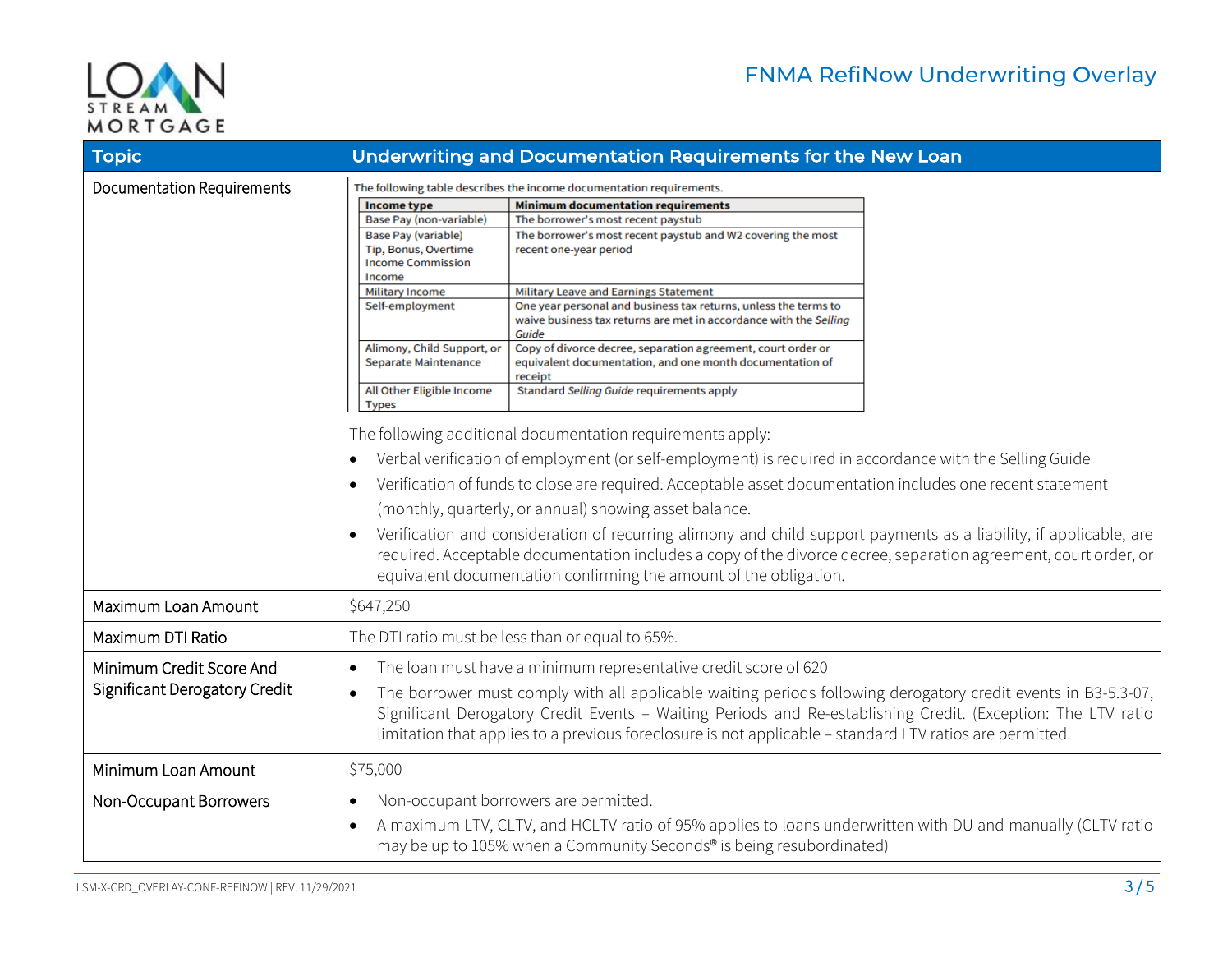

| Topic                        | Underwriting and Documentation Requirements for the New Loan                                                                                                                                                                                                                                                                                                                                                                                                                                                                                                                                                                                                               |
|------------------------------|----------------------------------------------------------------------------------------------------------------------------------------------------------------------------------------------------------------------------------------------------------------------------------------------------------------------------------------------------------------------------------------------------------------------------------------------------------------------------------------------------------------------------------------------------------------------------------------------------------------------------------------------------------------------------|
| Payment History Requirements | For the loan being refinanced, the borrower cannot have had:<br>any 30-day mortgage delinquencies in the most recent six-month period, and<br>$\bullet$<br>no more than one 30-day delinguency in months 7 through 12.<br>$\bullet$<br>If the borrower has missed payments due to a COVID-19 forbearance, and those payments have been resolved<br>$\circ$<br>in accordance with the temporary eligibility requirements for refinance transactions in LL-2021-03, then the<br>missed payments are not considered delinquencies for purposes of meeting these payment history<br>requirements. This will only apply for as long as the temporary policies remain in effect. |
| <b>Underwriting Method</b>   | Loans must be underwritten with DU. DU will automate the identification of loan casefiles that appear to be eligible<br>for RefiNow based on the borrowers listed on the loan application, the property address, qualifying income, and<br>several other factors. Refer to the Release Notes for additional information.                                                                                                                                                                                                                                                                                                                                                   |
| <b>Topic</b>                 | <b>Collateral Requirements</b>                                                                                                                                                                                                                                                                                                                                                                                                                                                                                                                                                                                                                                             |
| Property Valuation           | Standard property valuation requirements for an appraisal waiver or appraisal apply.<br>$\bullet$<br>A \$500 credit will be provided to the borrower at closing if an appraisal was obtained for the transaction.<br>$\bullet$<br>NOTE: The appraisal credit will be applied based on the delivery of Special Feature Code (SFC) 868 and data in the<br>Loan Delivery file that indicates an appraisal was obtained for the transaction                                                                                                                                                                                                                                    |
| Topic                        | <b>Other</b>                                                                                                                                                                                                                                                                                                                                                                                                                                                                                                                                                                                                                                                               |
| Expiration                   | There is currently no expiration date for this refinance option. We will incorporate these policies into a future Selling<br>Guide update                                                                                                                                                                                                                                                                                                                                                                                                                                                                                                                                  |
| FNMA Look Up Tool            | https://www.knowyouroptions.com/loanlookup<br>$\bullet$                                                                                                                                                                                                                                                                                                                                                                                                                                                                                                                                                                                                                    |
| Mortgage Insurance           | All Mortgage Insurance must be ordered through National MI<br>$\bullet$                                                                                                                                                                                                                                                                                                                                                                                                                                                                                                                                                                                                    |
| Special Feature Code         | All loans must be delivered with SFC 868<br>If PIW is exercised, 801 SFC applies<br>$\bullet$                                                                                                                                                                                                                                                                                                                                                                                                                                                                                                                                                                              |
| Usage                        | The RefiNow option may only be used one time.                                                                                                                                                                                                                                                                                                                                                                                                                                                                                                                                                                                                                              |
| <b>Topic</b>                 | <b>Standard LSM Conforming Overlays</b>                                                                                                                                                                                                                                                                                                                                                                                                                                                                                                                                                                                                                                    |